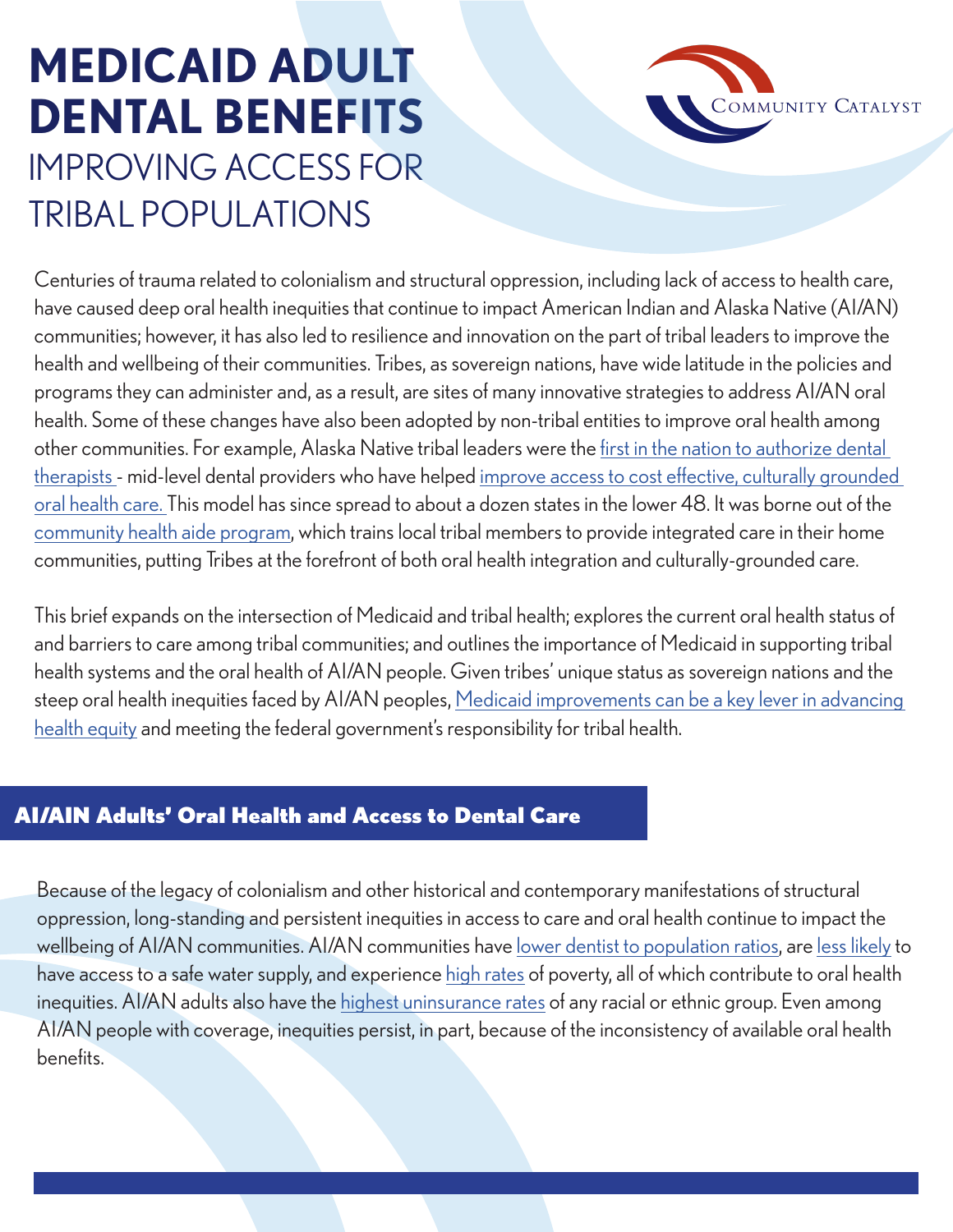

[More than 1 million AI/AN people are already enrolled in Medicaid,](https://aspe.hhs.gov/sites/default/files/2021-07/aspe-aian-health-insurance-coverage-ib.pdf) with the highest rates of Medicaid (or other public insurance) coverage of any racial or ethnic group. However, access to dental coverage varies based on the benefits a state decides to provide. This inconsistency in benefits prevents the federal government from meeting its treaty obligations to provide for the health of AI/AN people and steepens oral health inequities. As a result, AI/AN people with Medicaid coverage report [more difficulty accessing needed care](https://aspe.hhs.gov/sites/default/files/2021-07/aspe-aian-health-insurance-coverage-ib.pdf) than white Medicaid enrollees.

Additionally, oral health is critical for overall health and improved access to dental care is associated with better physical health outcomes. In particular, AI/AN people have the [highest rates of diabetes](https://www.cdc.gov/tribal/data-resources/information/chronic-diseases.html) and [higher rates of](https://minorityhealth.hhs.gov/omh/browse.aspx?lvl=4&lvlid=34)  [heart disease and high blood pressure](https://minorityhealth.hhs.gov/omh/browse.aspx?lvl=4&lvlid=34) than white adults. Such [chronic conditions](https://www.healthypeople.gov/2020/leading-health-indicators/2020-lhi-topics/Oral-Health) can be complicated by and contribute to poor oral health. In addition, gum disease is associated with [adverse birth outcomes,](https://minorityhealth.hhs.gov/omh/browse.aspx?lvl=4&lvlid=38#:~:text=American%20Indian%2FAlaska%20Native%20infants%20are%2050%20percent%20more%20likely,to%20non%2DHispanic%20white%20mothers.) which AI/ AN people are more likely to experience. Improving access to dental care by expanding and standardizing Medicaid dental benefits can help [decrease medical costs a](https://www.ada.org/~/media/ADA/Science%20and%20Research/HPI/Files/WhitePaper_0721.pdf)ssociated with these and other chronic conditions and has the potential to address long-standing oral health disparities by improving access and health for AI/AN communities.

#### Intersections of Medicaid and Tribal Health Systems

The Indian Health Service (IHS) directly provides health and dental care to [2.6 million AI/AN people across](https://aspe.hhs.gov/sites/default/files/2021-07/aspe-aian-health-insurance-coverage-ib.pdf)  [37 states.](https://aspe.hhs.gov/sites/default/files/2021-07/aspe-aian-health-insurance-coverage-ib.pdf) It also funds tribal and urban Indian health programs across the U.S. However, many IHS clinics and tribal health systems struggle to meet their populations' dental care needs due to chronic underfunding, provider shortages and historical trauma. Making adult dental services mandatory in Medicaid would expand access to dental care for millions of low-income AI/AN people outside the tribal health system, while improving the ability of tribal health systems to meet the oral health needs of their patients. Because AI/AN people covered by Medicaid are [not required to pay premiums or enrollment fees,](https://aspe.hhs.gov/sites/default/files/2021-07/aspe-aian-health-insurance-coverage-ib.pdf) standardizing Medicaid adult dental benefits could significantly increase access to affordable dental care for the hundreds of thousands of AI/AN adults already covered by Medicaid, for whom dental care is often financially out of reach.

In addition to providing care to AI/AN people regardless of insurance status, IHS and other tribal clinics are able to bill third party insurers, including Medicaid, to bolster their revenue. In fact, Medicaid reimbursement is a key source of income for IHS and tribal clinics. Since implementation of the Affordable Care Act (ACA), [IHS revenue from Medicaid reimbursements increased about 1.5 fold to \\$729 million](https://aspe.hhs.gov/sites/default/files/2021-07/aspe-aian-health-insurance-coverage-ib.pdf), with the highest increases at clinics in Medicaid expansion states.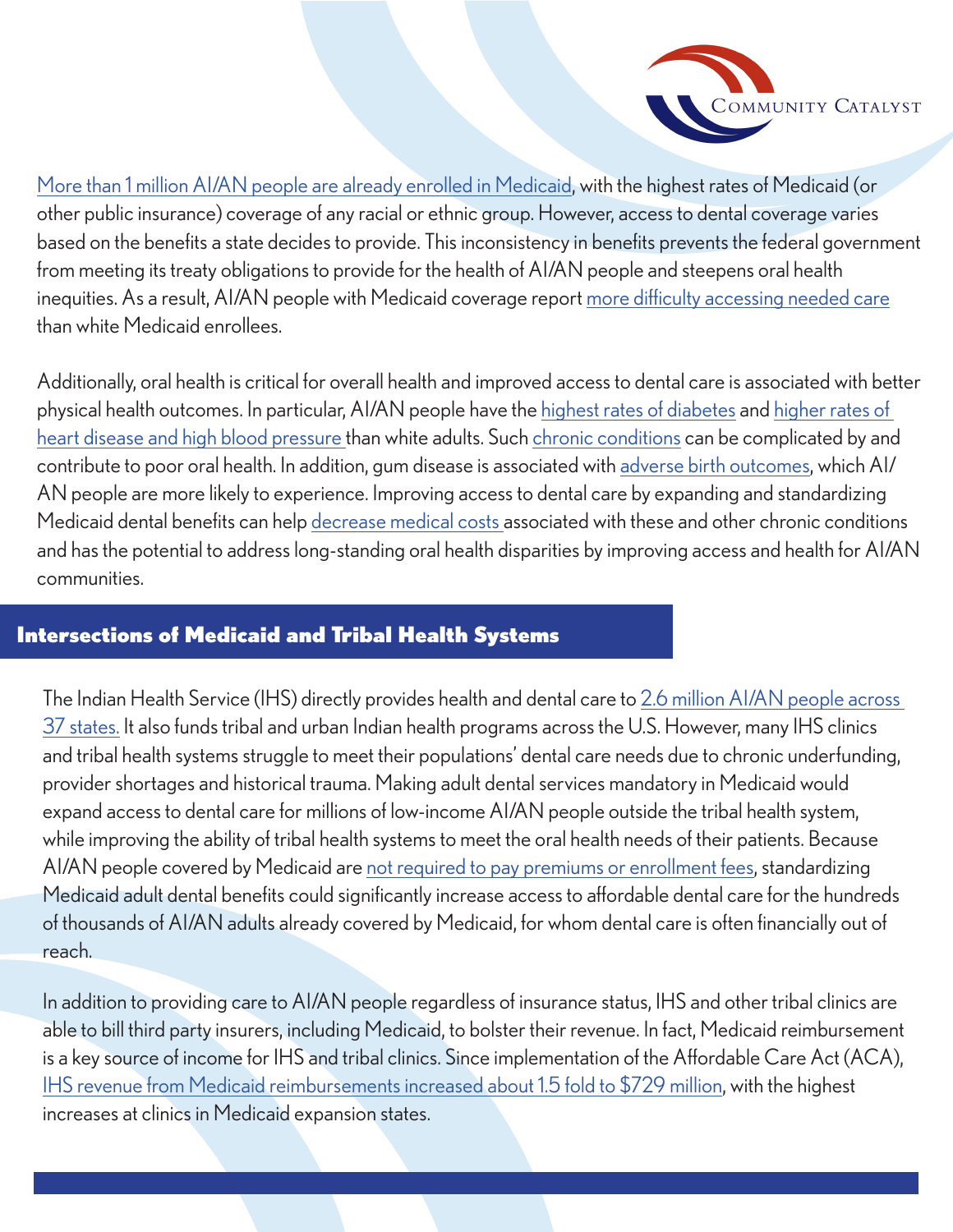

Beyond the [important coverage gains for AI/AN people i](https://aspe.hhs.gov/sites/default/files/2021-07/aspe-aian-health-insurance-coverage-ib.pdf)n states that expanded, the enhanced federal matching funds (FMAP) for Medicaid expansion meant that this additional revenue primarily came from the federal government, limiting the impact on state budgets and shoring up the federal government's responsibility to provide for the health of AI/AN populations.

Finally, Medicaid covered services provided to AI/AN people by IHS or tribally-operated facilities are continually [eligible for a 100% federal match](https://aspe.hhs.gov/sites/default/files/2021-07/aspe-aian-health-insurance-coverage-ib.pdf). Expanding adult dental benefits to all would increase the number of services covered exclusively by the federal government, in response to its treaty obligations, and limit the strain on state budgets. Expanded dental benefits would bring in additional funding for these critical sites of care, allowing them to provide more services for the AI/AN communities that rely on them for dental and other medical care, regardless of insurance coverage.

#### Recommendations

The federal government has a unique legal responsibility to provide for the health of AI/AN communities in order to meet treaty obligations. Systematic underfunding of IHS and other tribal health systems, geographic and environmental factors, like rurality and water access, and other social and economic determinants are implicated in persistent health disparities that affect AI/AN peoples. Improving Medicaid dental coverage is one way to begin addressing these long-standing inequities. There are several ways that federal and state authorities can invest in tribal health:

First, Congress should advance policies like the Medicaid Dental Benefits Act, introduced by Congresswoman Nanette Barragán (D-CA), to make comprehensive adult dental coverage mandatory in all state Medicaid programs. This legislation would address current inconsistencies in benefits and access across state lines. This is particularly important for equitable access within AI/AN communities, as many tribal nations span more than one state.

Additionally, state policymakers can and should seek cost savings and improved health for low-income and AI/AN communities by providing comprehensive dental benefits for adults who rely on Medicaid for their health care. This can be done optionally by states right now, even without Congressional action.

Importantly, state policymakers and Medicaid officials should engage in regular, meaningful Tribal Consultation in crafting policies that affect dental benefits, data collection, and provider availability. Some states, like [Oklahoma,](https://oklahoma.gov/content/dam/ok/en/okhca/documents/a0301/11532.pdf) have implemented a tribal consultation policy to ensure that tribal communities are involved in decisions that affect their health care.